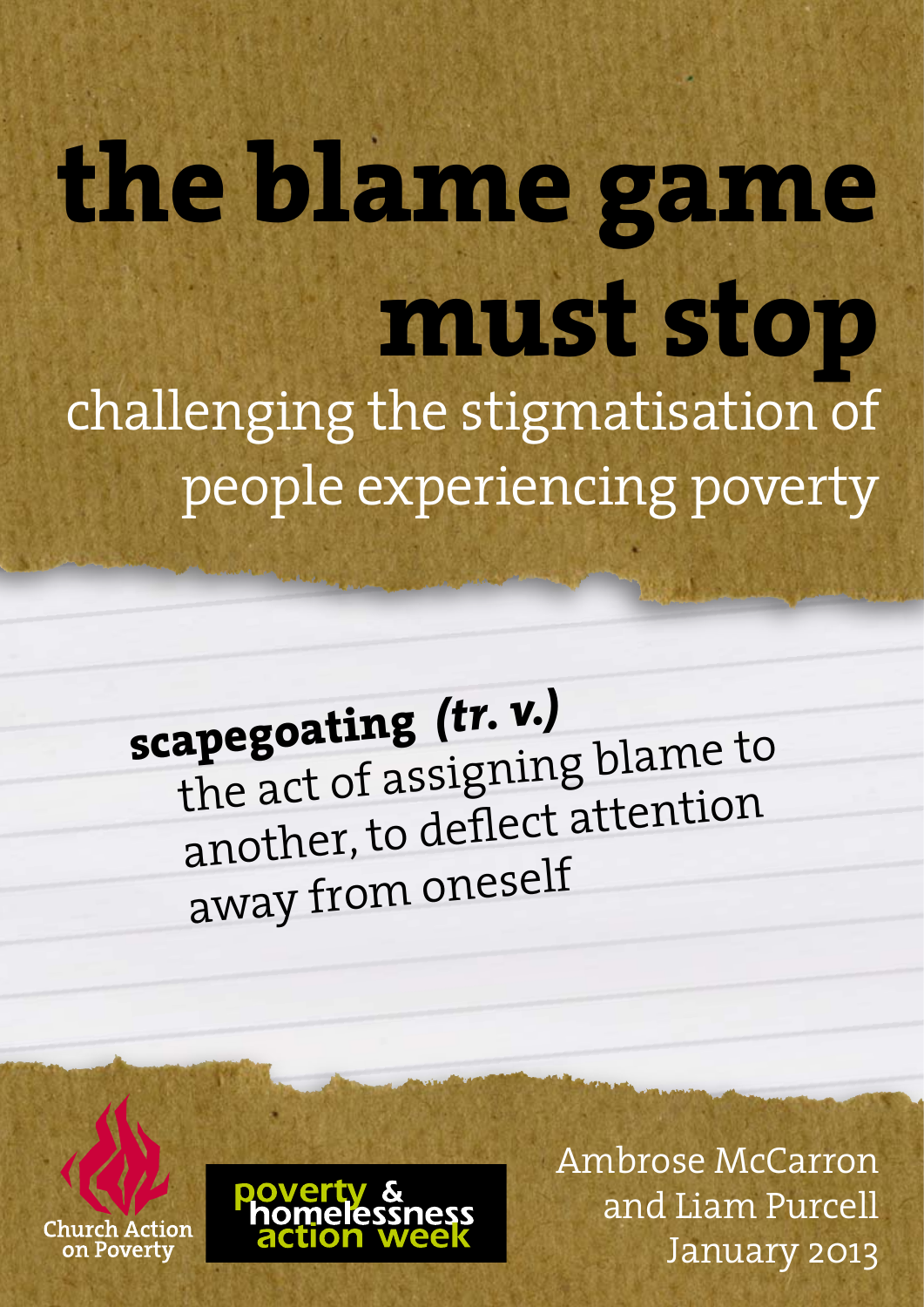# Acknowledgements

This research was undertaken by Church Action on Poverty, drawing on reports and research prepared by numerous other organisations. All of these sources are listed in the 'Further Reading' section.

Case studies and testimonies are drawn from Church Action on Poverty's regular communications with supporters, the 1999 National Poverty Hearing, and the 2012 Greater Manchester Poverty Commission. Thanks to Amanda Bickerton and Daniel Nkrumah of Church Action on Poverty for collating the materials.

The experiences and perspectives of those living in poverty are fundamental to this report. Our biggest thanks go to the participants, and their families, for giving their time to these projects and for sharing their lives with us. We hope this report does justice to their honesty and openness.

**Church Action on Poverty** is a national ecumenical Christian social justice charity, committed to tackling poverty in the UK. We work in partnership with churches and with people in poverty themselves to find solutions to poverty, locally, nationally and globally. Further information can be found at www.churchpoverty.org.uk.

Registered charity number 1079986. Company limited by guarantee, registered in England and Wales, number 3780243.

This report was first published by Church Action on Poverty in January 2013. It can be downloaded free from www.church-poverty.org.uk/stigma.

You are free to share (copy, distribute and transmit) this report, under the following conditions:

- **Attribution**. You must indicate that the report is by Church Action on Poverty and can be downloaded from www.church-poverty.org.uk (but not in any way that suggests that Church Action on Poverty endorses you or your use of the material).
- **Non-commercial.** You may not use the material for commercial purposes.

**No derivative works.** You may not alter, transform, or build upon the material.

For any reuse or distribution, you must make clear to others the license terms of this work.

Any of the above conditions can be waived if you get permission from Church Action on Poverty. Nothing in this licence impairs or restricts the author's moral rights.

Your fair dealing and other rights are in no way affected by the above.

*This is a human-readable summary of the Creative Commons Legal Code (see http://creativecommons.org/licenses/by-nc-nd/3.0/legalcode).*

## Contents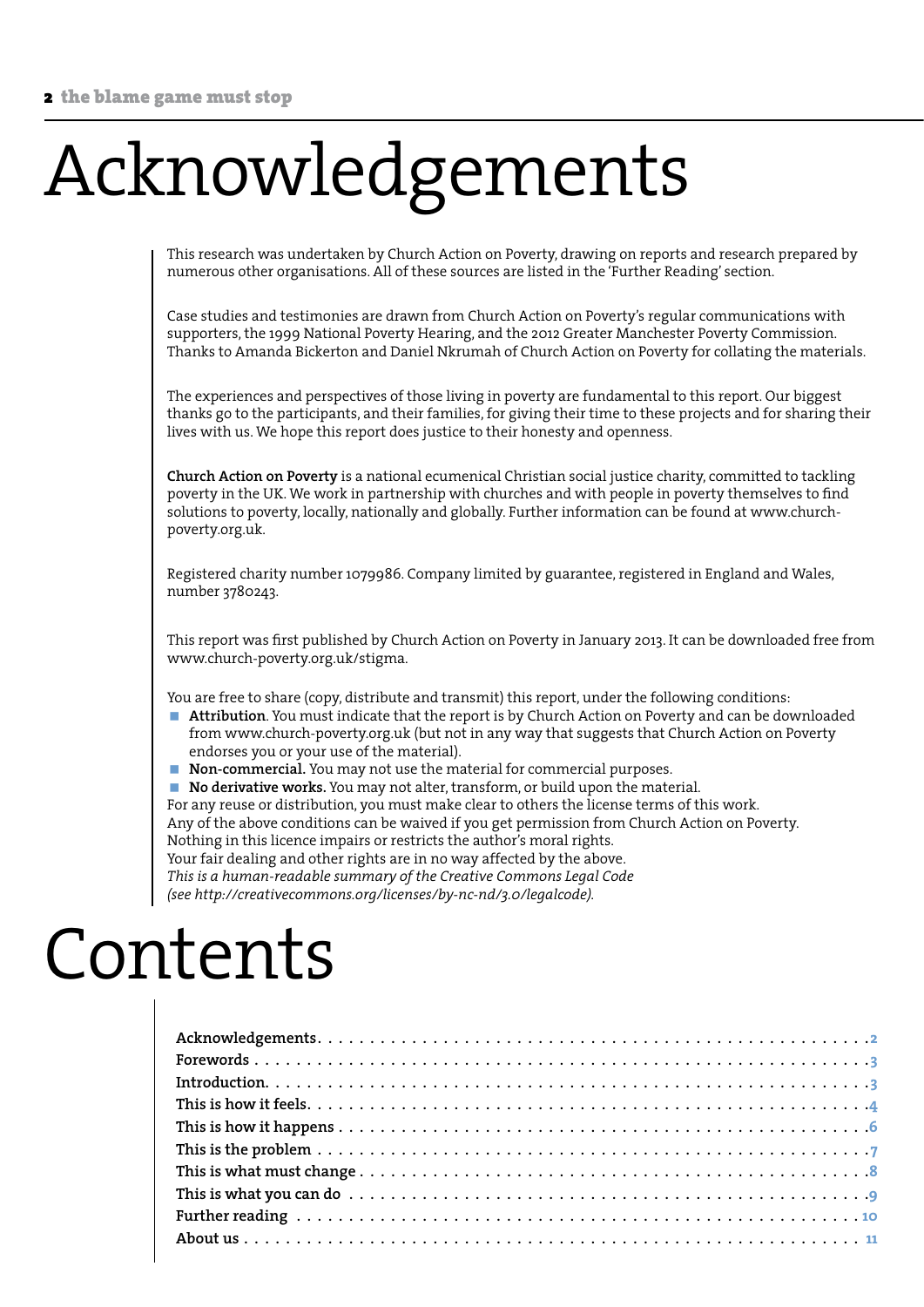## Forewords



**Sarah Teather is the Liberal Democrat MP for Brent Central**

**Times are tough** for many families at the moment. The economy is struggling, jobs are uncertain, costs are rising. In that context, it is hardly surprising that many of us fight hard to han on to what we have. **tain, costs are rising. In that context, it is hardly surprising that many of us fight hard to hang on to what we have.** 

When times are tough, it is also very human to look for someone else to blame for our woes. It isn't a very attractive tendency, but it is easy to do. The problem is that the group who are being blamed are already having the hardest time of all.

Stigmatising people on benefits is politically popular, but it isn't fair, it isn't right, and it will have long-term impacts on society that I think we will come to regret deeply. Over a period of time it will make Britain less generous, less sympathetic and less willing to cooperate. It will reduce the ability of the most vulnerable members of society to participate in that society, and make it more difficult for them to help themselves. Furthermore, it will make it more difficult for campaigners coming after

us to argue for an option for those in poverty, because public opinion will simply not tolerate it.

Church Action on Poverty should be strongly congratulated for highlighting this issue head on. Christians have a duty to defend and argue for those in poverty, and should strongly reject any language that attempts to dehumanise people or make them out to have lesser worth. This report will be a helpful aid to Christians of all denominations looking to play their part in making Britain a fairer place, and I recommend that churches circulate it widely to their congregations and encourage action on the back of it.

**The most vulnerable people** in our society are increasingly being used as scapegoats, and blamed for economic problems which are not of their making. I welcome this report from Church Action on Poverty, which looks at the **and blamed for economic problems which are not of their making. I welcome this report from Church Action on Poverty, which looks at the facts and tells the real stories of people struggling to get by, shattering the myths and distortions which are becoming too common in public debates.**

many more people are struggling with unemployment and low income through no fault of their own.



**is the Bishop of Ripon and Leeds**

## Introduction

**Every day,** people who are struggling to make ends meet are demonised and blamed for their<br>**Every poverty. Politicians and the media use abusive language and images. Scroungers. Skivers. Ch<br><b>Every day** in the formula of t **poverty. Politicians and the media use abusive language and images. Scroungers. Skivers. Chavs. Underclass.** 

This language is used to fuel mistrust by contrasting supposed 'strivers' with 'skivers'. It is used to justify cuts to our safety net, which will drive hundreds of thousands of people further into poverty. It dehumanises and degrades people who are already struggling to survive. It blames them for an economic crisis which is not of their making. It is deeply unjust.

**If you oppress the poor, you offend the one who made them.**  (Proverbs 14:31)

Christians believe that every person is made in the image of God, and has value. Christians are called to speak out when people are marginalised, excluded and stigmatised.

**Christians today, as through the generations, have responded to the need to comfort the marginalised and vulnerable. Many shelters, foodbanks and community projects have been started by churches or people inspired by their faith. Perhaps, however, we are not so good at 'afflicting the comfortable', at telling the truth about injustice, or at recognising when we are complicit in perpetuating convenient myths for our own comfort.** 

(*Lying to ourselves: ending our comfortable myths about poverty*, Joint Public Issues Team, to be published February 2013)

Church Action on Poverty has produced this report to challenge some of the myths and distortions which are used to cast blame on vulnerable people – and to call on more people to speak out against this harmful blame game.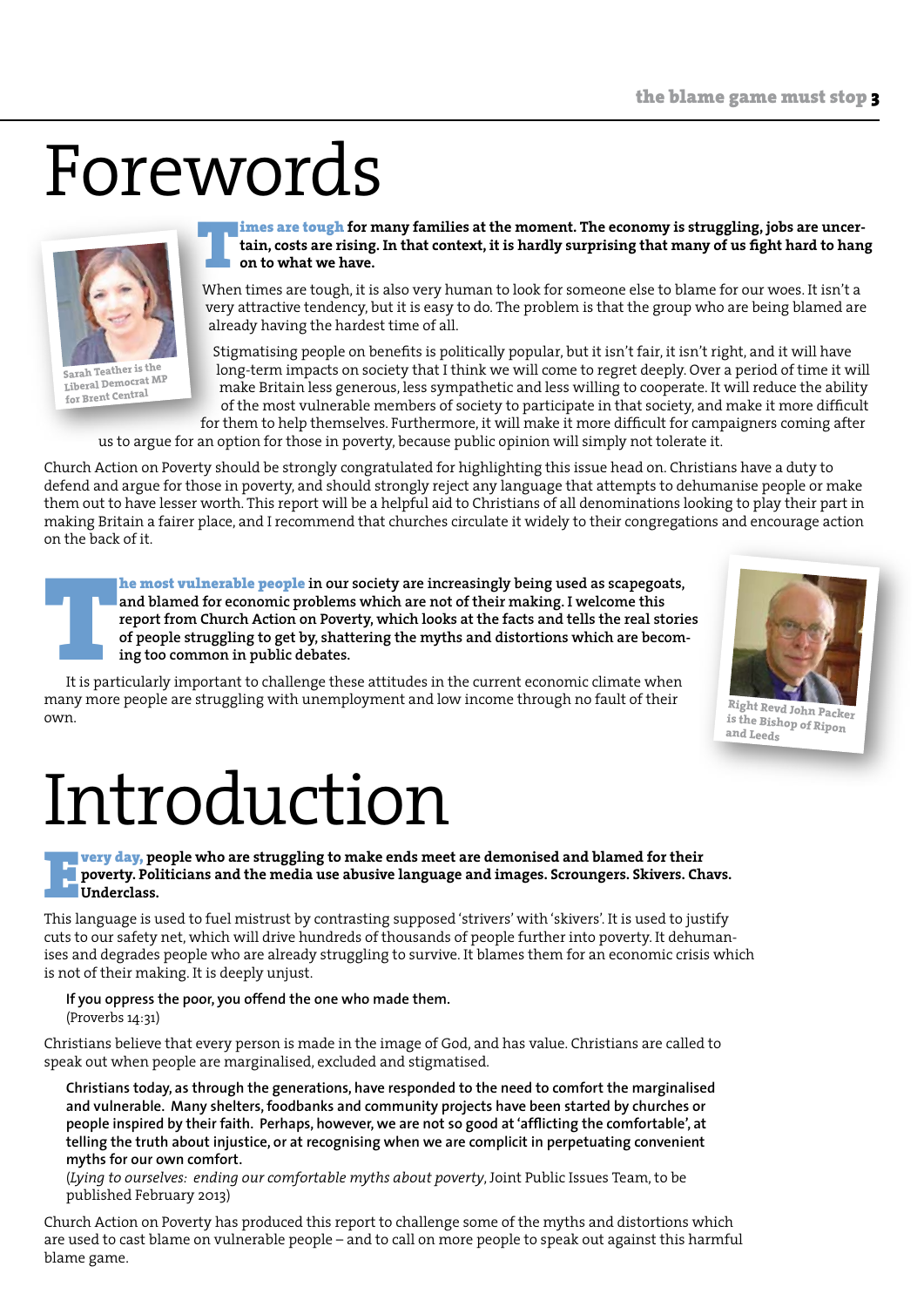## This is how it feels

### **The experience of people in poverty**

**Aurch Action on Poverty** works every day alongside people on benefits and low incomes – helping them to make their voices heard, and empowering them to become leaders in the communities. We know from this work that people **– helping them to make their voices heard, and empowering them to become leaders in their communities. We know from this work that people increasingly feel ashamed, and judged by others, if they are in poverty – particularly if they are receiving benefits.** 

These two pages feature stories from some of the people we have worked with recently. They illustrate the shame and stigmatisation which people feel.

Several pieces of in-depth research by other organisations have recently found further evidence of the problem:

- 50% of people surveyed by advice agency Turn2us said that there was a **social stigma** attached to claim ing benefits – that they feel judged by other people for doing so. Similarly, the Child Poverty Action Group reported in 2012 that people "despised poverty, and felt **despised by others and by themselves** for being poor" – and this stigma creates "**a sense of powerlessness and lack of energy**".
- 85% of respondents to Turn2us said there was an i**nstitutional stigma** involved in claiming benefits – linked to the idea that the system is designed to make claiming difficult. Claimants feel looked down on by staff in jobcentres and benefit offices; some staff were reported as being openly rude; and people talked about the lack of privacy in these places. The Child Poverty Action Group have found that people are "**required to admit to their poverty and personal failure** in order to receive their entitlement".
- People claiming disability benefits are **humiliated by having to demonstrate their disability** in jobcen tres and benefit offices. Turn2us found that people are generally only seen as 'deserving' of disability benefits when their disability is obvious to others – but less than one in five recipients of Disability Living Allowance have a disability which is visibly obvious.

#### **Case study 1: Neil Whitcher**

Neil used to be a long-distance lorry driver, travelling all over Europe. Ill health has meant that he has had to give up work. He receives disability benefits and has a car, without which he would be housebound.

Neil lives in a two-bedroomed property and is in danger of losing his home because of benefit reforms. He is active in his local community association, but if he has to leave his house, he will have to move out of the area. He feels desperate, fearful and uncertain of the future. He is also very clear about the extent to which he feels demeaned and stigmatised by his situation:

**"I can no longer work. I was a proud man, I always worked, but I can no longer afford that luxury. Benefit changes reduce my ability to eat properly. I can't afford to keep the fridge on all the time, and I can't afford to heat my home all the time. I can't pay my way if I go out with my family or friends: I feel like my children and my friends no longer look up to me because I have nothing. I feel like a failure. I don't feel like a person any more."**

### I feel like a failure

I don't feel like a person any more



**Neil Whitcher took part in the 2012 Greater Manchester Poverty Commission**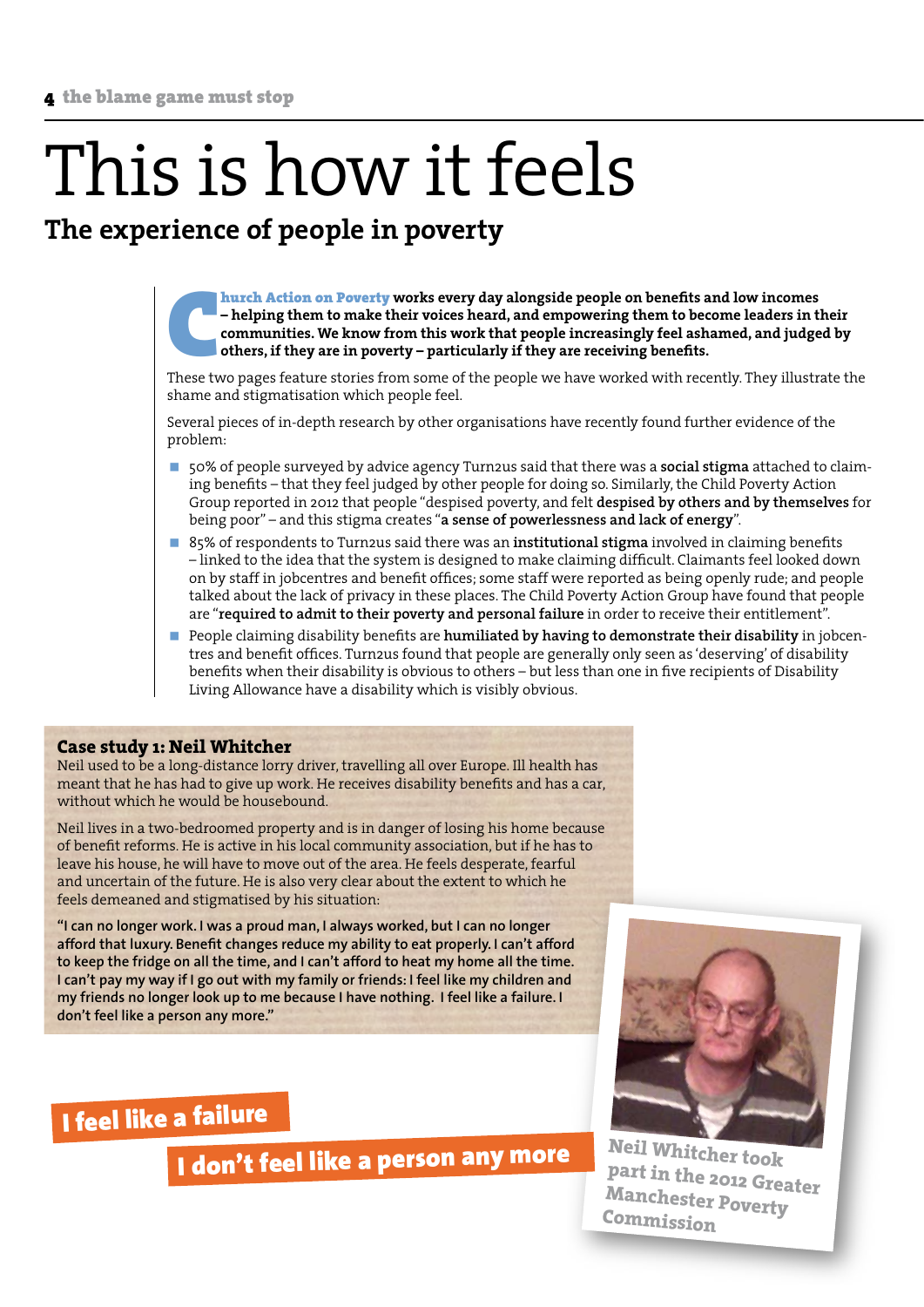#### **Case study 2: 'Sarah'**

Sarah (not her real name) moved to Oldham as a child in the 1970s, where she lived with her family on the Shaw Road Estate. The estate was seen to be an optimistic place: it was a new, concrete, multi-rise housing development. Her father worked for the local authority. Her mother had not had a good education and wanted her daughter to do well: she sent Sarah to a Catholic preparatory school and ballet classes. Sarah then went to a Catholic grammar school in South Manchester.

When she was 11, Sarah's father developed early-onset Alzheimer's Disease and could no longer work, so the household income dropped. Her father deteriorated quite rapidly, and was often incoherent and aggressive, so the family could not go out, and neighbours stayed away.

Unemployment rose and hit the whole area. People lost not just their work, but their dignity and self-respect in a demoralising and demeaning decade-long spiral of dying industry, and the town has never really recovered.

Sarah says she "escaped" through school, which subsequently took her to London and ballet school. She lodged with a wealthy family and was given elocution lessons to deal with the 'problem' of her Northern accent, but she never felt that she was accepted or fitted in. As Sarah says, looking back: "It is a 'club' among those from wealthy backgrounds which excludes people who grew up in poverty: I don't feel good enough to deal with people from 'better' backgrounds: I have not read the right books, been to the right places and I don't know the unspoken rules that you need to know to fit in. But think about it: why should I have to change to fit in and be 'good enough'?"

Sarah's father was taken into a care home. Her mother fell ill, was misdiagnosed and died while she was in London at ballet school: Sarah was not informed, she found out only when she tried to telephone her mother. Throughout her father's long deterioration and her mother's final illness, the family did not get help from health services, social services or their church: Sarah describes how "the poor are eminently dismissable and not listened to because they are poor".

Even years later, with an outwardly successful life in London, Sarah feels that she is a fake and a fraud and that she still carries "the stink of poverty" about her.

*Sarah shared her story as part of the Greater Manchester Povetry Commission in 2012.*

### the poor are eminently because they and not listened to dismissable

are poor

### media stories about welfare

**Comment left on Church Action on Poverty's Facebook page by a person receiving benefits in 2010**

## make me feel as if my life is public property

when you go to the benefits office,

they talk to you like you are a piece of dirt

**Anonymous testimony given to the Greater Manchester Poverty Commission in autumn 2012**

### poverty is a battle of invisibility,

a lack of resources, exclusion, powerlessness ... being blamed for society's problems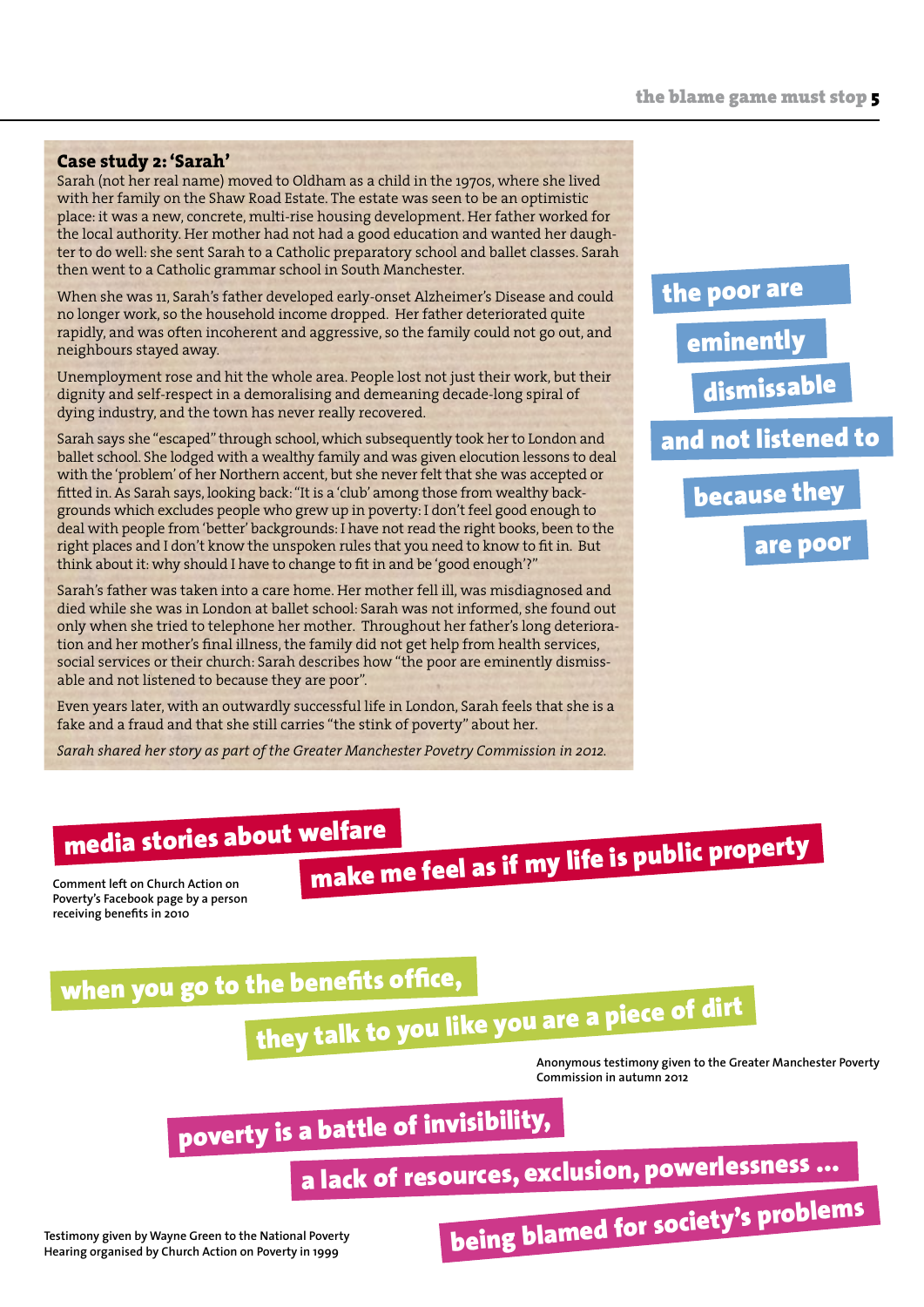### This is how it happens **The myths that cause stigma**

#### **Experience of stigma** is made worse<br>by a constant stream of public mes-<br>sages which encourage distrust and an<br>attitude of blame towards people on<br>low incomes – often based on myths<br>and distortions of the facts. **by a constant stream of public messages which encourage distrust and an attitude of blame towards people on low incomes – often based on myths and distortions of the facts.**

- In general, **the media fail to report properly on UK poverty at all**. Research by the Joseph Rowntree Foundation found that fewer than one in eight news stories about UK poverty feature stories about people's actual experiences.
- Politicians and journalists often set up a **false distinction** between 'deserving poor' ('strivers', children, pensioners) and 'undeserving poor' ('shirkers', drug addicts, 'hoodies'). This creates the impression that all unemployed people are 'shirkers', despite ONS figures showing that 70% of unemployed people find work again within a year, and fewer than one in five remain unemployed for longer than 24 months.
- Turn2us found that between 1995 and 2011, over 60% of all articles concerning benefits in tabloid newspapers **contained negative vocabulary or had a negative theme**. In the worst culprit, *The Sun*, the figure was over 80%.
- Because of the constant emphasis on benefit fraud in public messages, people in Britain **massively overestimate the level of fraud and false claims**. A TUC poll in January 2012 found that on average, people imagine that 27% of the social security budget is claimed fraudulently – almost 40 times higher than the actual figure of 0.7%. (See http://s.coop/19nje)
- **Politicians such as Work and Pensions Secretary** Iain Duncan Smith frequently repeat the message that "work is the best route out of poverty". But the Joseph Rowntree Foundation found in 2012 that **60% of households in poverty have a member who is in paid work**. This message is also unhelpful at a time when there is simply not enough work to go round – according to job search experts, there are currently an average of four unemployed people for every vacancy advertised in the UK (see http://s.coop/19njd).
- For years now, politicians of all parties have referred to the supposed existence of families where "**three generations have never worked"**. In 2012, the Joseph Rowntree Foundation conducted UK-wide research, and was unable to identify a single example where this was actually the case.
- **Political rhetoric about 'strivers' and 'shirkers' has** promoted **the inaccurate belief that benefits are mainly claimed by people who are not working**. The TUC found that on average, people believe 41% of the welfare budget goes on benefits to unemployed people, when the actual figure is 3%.
- Shock stories in the tabloids often promote the idea that welfare spending is out of control because of people having large families while receiving out-of-work benefits. In reality, **families with more than five children account for only 1% of out-of-work benefit claims**.  $\overline{\phantom{a}}$
- It is often implied that **people are only in poverty because they have drink or drug problems** – an idea which has led one MP recently to propose that people should not be allowed to spend benefits on alcohol. However, in 2013 the Free Churches' Joint Public Issues Team (JPIT) has found that only a tiny proportion of those in poverty suffer from addiction to drugs, alcohol or to gambling. Alcohol consumption is actually lower among people on low incomes, and increases greatly as you go up the income scale. Alcohol is consumed less by the unemployed than by those in work.  $\mathcal{L}_{\mathcal{A}}$
- **Media stories about people spending their** benefits on expensive TVs and cars spread the idea that **people on low incomes could manage if they just budgeted more sensibly**. However, drawing on figures from the Office of National Statistics, JPIT found that the poorest people spend a much larger proportion of their budget on essential fixed-price items, such as heating and energy, staple foods, and buses. They spend a much lower proportion than middle or high earners on recreation, culture, leisure, eating out and going out for a drink. JPIT point out that "The stereotype of a person on benefits watching Sky on an expensive flat-screen TV is undermined when the average spend on TV and internet for the least well-off tenth of families is considerably less than the cost of the most basic subscription TV package, and is barely enough to pay for a TV licence.'
- $\blacksquare$  The current government justifies its austerity programme by **claiming that spending on welfare has risen too far**. Iain Duncan Smith has even claimed that the deficit was caused by the previous government's efforts to eliminate child poverty. JPIT analysed government data and found that this is simply untrue – the proportion of taxes going on welfare has remained remarkably flat.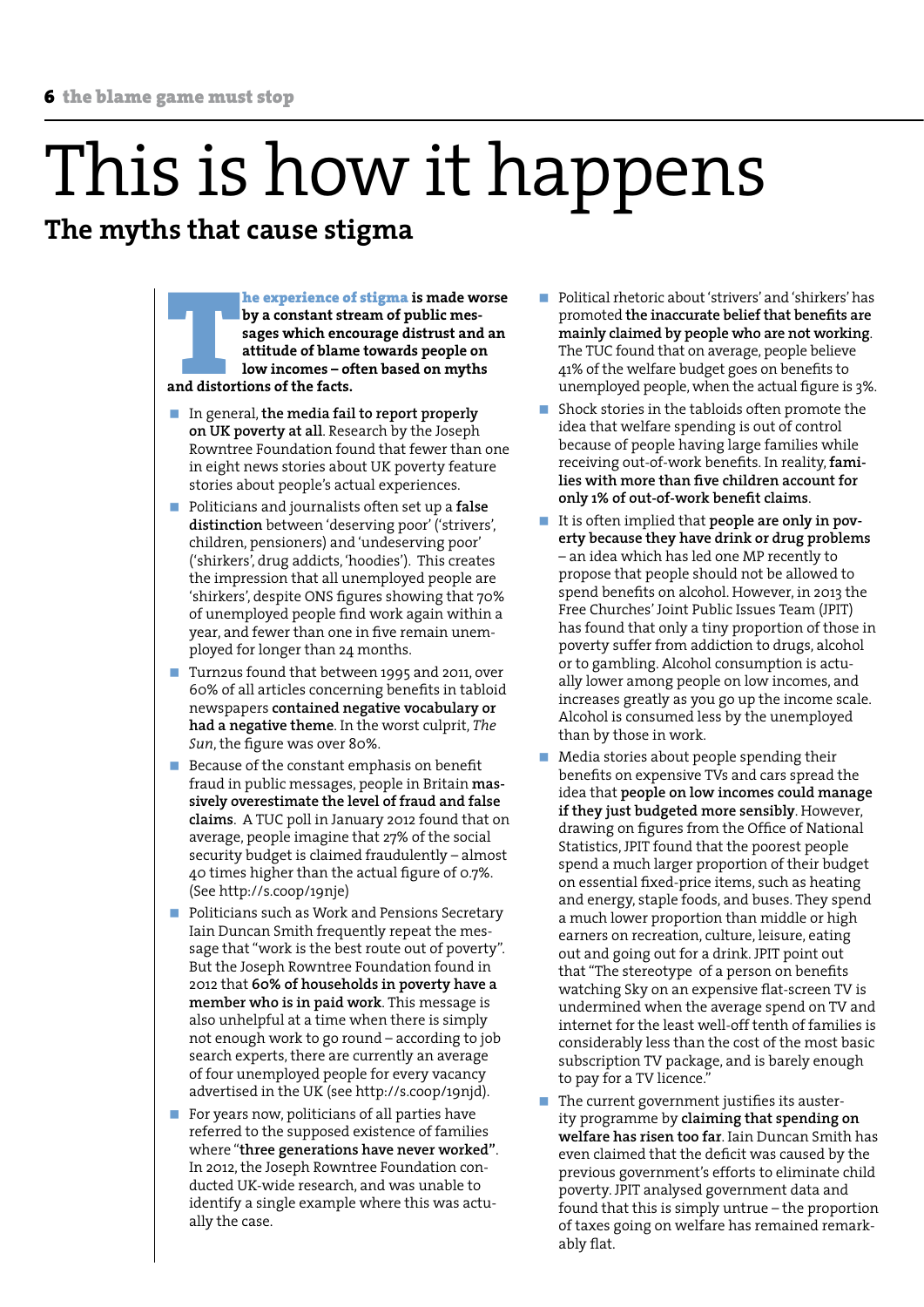### This is the problem **The impact of stigma and blame**

The experience of being stigmatised, blamed and excluded **obviously prevents people from living a full life. But the 'blame game' has wider social impacts too:**

- Politicians are currently using some of the myths and distortions listed opposite to justify **enormous and harmful cuts to the social security budget**, and the addition of restrictive conditions to benefit entitlements.
- Because of the stigma attached to receiving benefits, many people **fail to take up benefits they are enti tled to**. (For example, reports in Wales and Scotland found that many children prefer to go hungry than receive free school meals.)
- Stigmatisation can even lead to **hate crime**. Police figures for 2011 showed an increase of over 30% in attacks on disabled people. (See www.bbc.co.uk/news/uk-19589602)

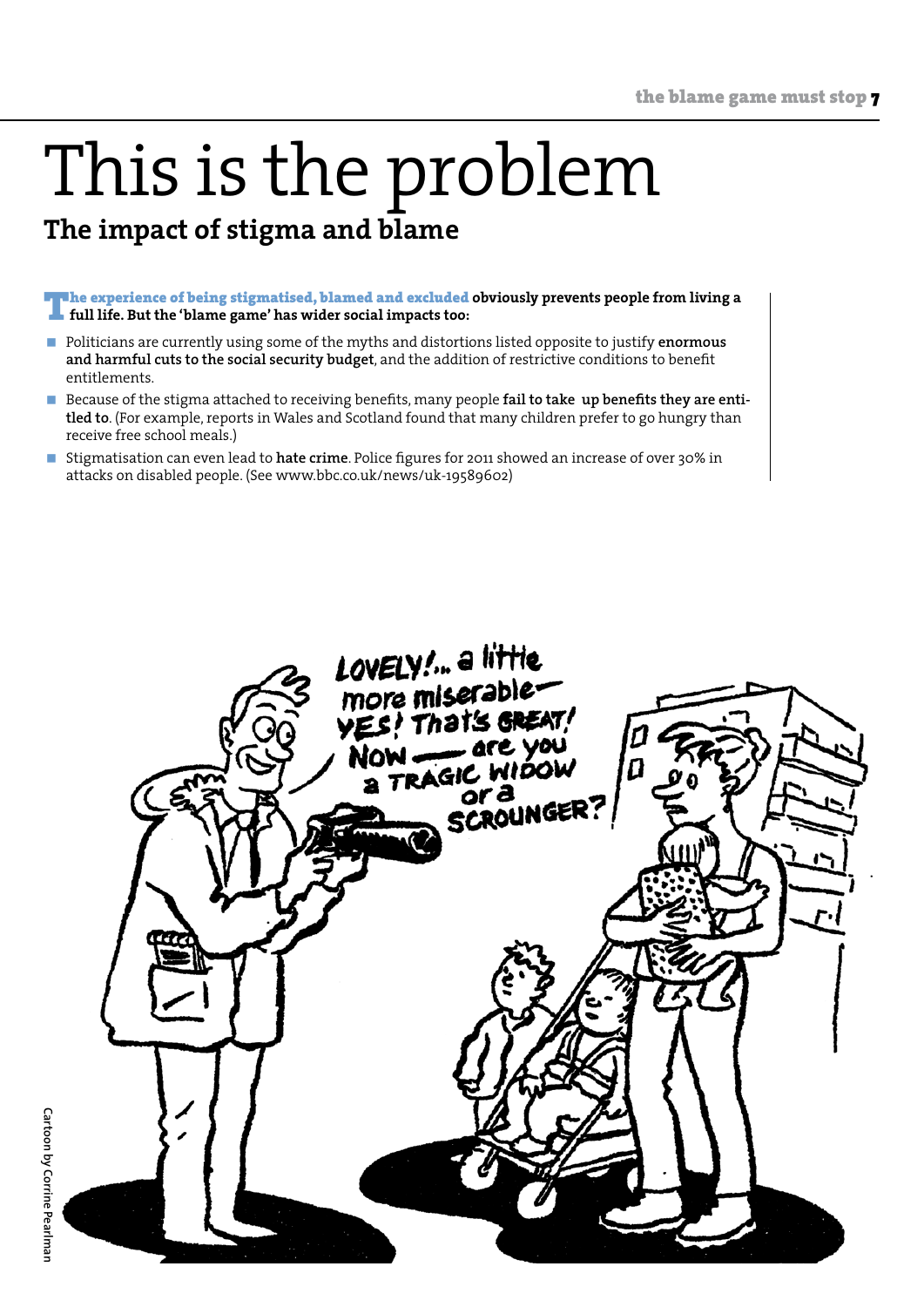# This is what must change

### **How we can put an end to the blame game**

**Politicians and journalists** shape public perceptions of poverty. They need to understand that their words and actions can do real harm to some of the most vulnerable people in society.<br>
Neither journalists nor politician **perceptions of poverty. They need to understand that their words and actions can do real harm to some of the most vulnerable people in society.**

- **abusive language** to refer to people in poverty – or to any group within society. Terms like 'shirker', scrounger', 'underclass', 'feckless' and 'chav' can never be part of a constructive policy debate.
- Newspapers should make it clear when reporting on examples of benefit fraud that they are **not representative of the whole population claiming benefits**.
- The Department for Work and Pensions has previously been reprimanded by the UK Statistics Authority for issuing press briefings based on 'ad hoc' data before the release of official statistics – allowing them to misuse the data by putting a 'spin' on it which promoted some of the myths on page 6. Politicians have a great deal of power because they have privileged access to data. They should not abuse this power. **Official figures should be released to journalists at the same time as to politicians**, and not leaked in advance or connected to political messages.
- We must challenge the trend for both politicians and journalists to use **language which undermines the foundations of our welfare state**. The benefits system does not exist only to provide 'welfare' to the worst off; it is a safety net which provides social security for every member of our society. Benefits and tax credits are not 'handouts' – they are entitlements, which people earn by contributing national insurance payments and tax.
- When reporting on poverty issues, journalists can **provide balance and challenge prejudices by giving a broader context**. For example, stories about benefit fraud should also mention tax evasion, losses due to bureaucratic error, and the benefits which go unclaimed.
- News stories should include case studies and interviews which reflect **real people's experiences of poverty.** Interviews should be held face to face, and interviewees should be treated with sympathy and respect, and receive travel expenses. Church Action on Poverty and other agencies can assist with locating subjects and setting up interviews. (We also have guidelines to assist journalists in reporting sensitively: see www.church-poverty.org. uk/about-us/capmediaguidelines)  $\mathcal{C}$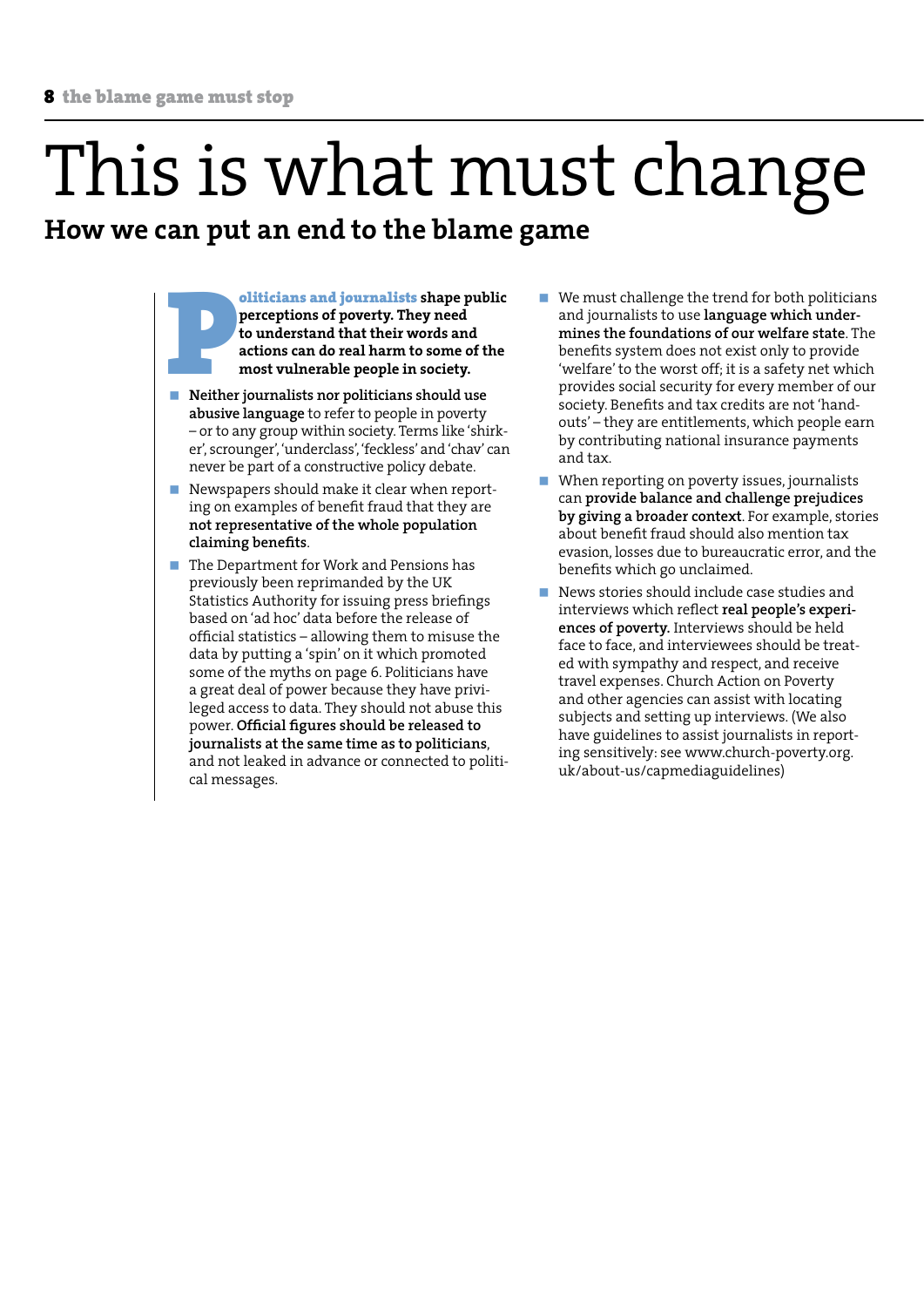### This is what you can do **A call to action**

#### **Share this report with colleagues and friends.**

Challenge them to think about the reality behind the stereotypes and myths they see in the media. (You can download extra copies at www.church-poverty.org. uk/stigma)

#### **Talk to your MP about stigmatisation.**

and challenge them to use more positive language in their own public comments. You can download some notes to help you approach your MP at www.church-poverty.org.uk/stigma

#### **Write to your local newspaper**...

ask them to use positive language and stories when reporting on poverty issues. There is a simple e-action which will help you do this at www.church-poverty. org.uk/stigma. It will only take a few minutes, and your letter is very likely to be published.

#### ■ Take part in Poverty & Homelessness Action Week 2013.

which is on the theme 'Who can cast the first stone?'. Organise or attend a church service or fundraising event. Or follow the online prayer calendar at www.actionweek.org.uk, with video stories and ideas for reflection and action.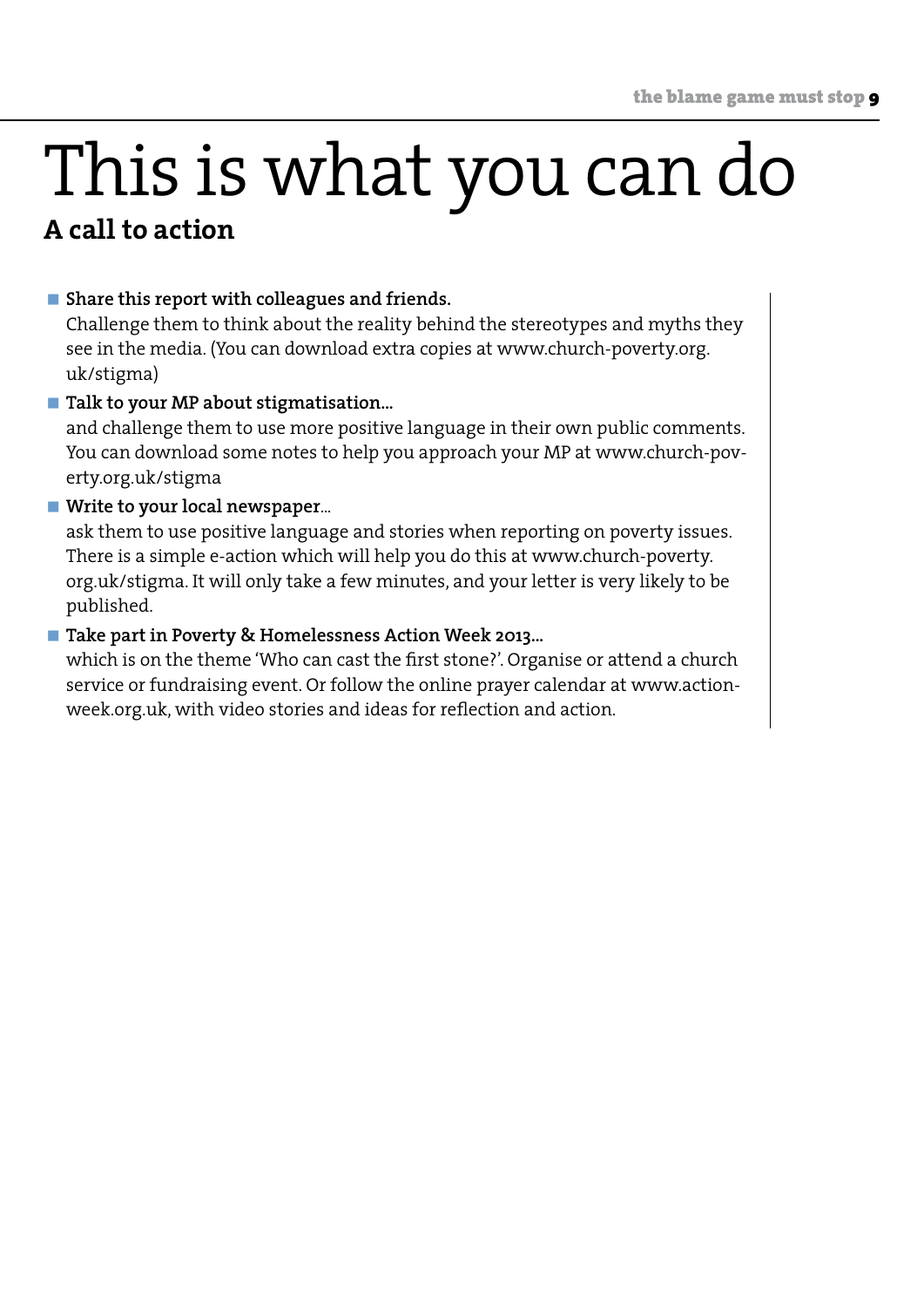## Further reading

These publications and news stories **contain the detailed research referred to in this report, and also further recommendations for action:**

- *Are 'Cultures Of Worklessness' Passed Down The Generations?* (Shildrick et al, Joseph Rowntree Foundation, 2012)
- *Read between the lines: confronting the myths about the benefits system* (Baumberg et al, Turn2us, 2012)
- *Reporting Poverty in the UK: A Practical Guide for Journalists* (Media Trust, 2008)
- 'The Indignity of the Welfare Reform Act' in issue 143 of *The Journal of the Child Poverty Action Group* (2012)
- *The media, poverty and public opinion in the UK* (McKendrick et al, Joseph Rowntree Foundation, 2008)
- *Monitoring poverty and social exclusion 2012* (Aldridge et al, Joseph Rowntree Foundation, 2012)
- *Take-up of Free School Meals: price effects and peer effects* (Angus Holford, Institute for Social and Economic Research, 2012)
- *Lying to ourselves: ending our comfortable myths about poverty* (in preparation by Joint Public Issues Team)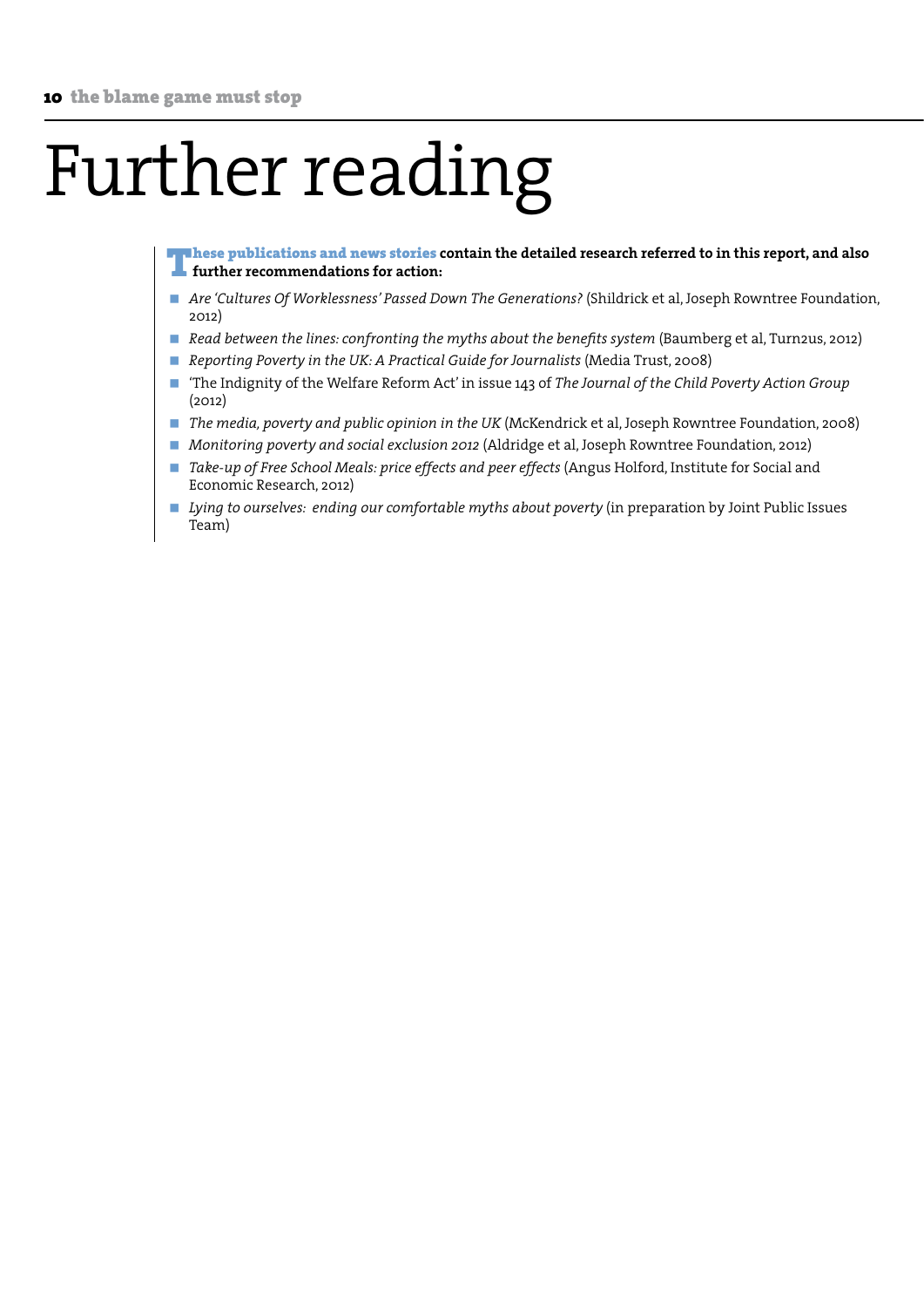## About us



The gap between rich and poor in the UK is greater now than at any time in the past 50 years. The UK is one of the most unequal countries in the industrialised world.

With support from many national Christian denominations and agencies, Church Action on Poverty is campaigning for changes which would Close the Gap and build a more equal society. Happier. Healthier. Safer. Fairer.

One result of the unjust division in our society is a 'Power Gap'. People on low incomes lack a voice, while wealthy corporations have an undue power over public decisions. The stigmatisation exposed by this report is just one example of this problem.

We invite anyone concerned about these injustices to work with us to Close the Gap. Visit www.church-poverty.org.uk to find out how you can become part of the campaign by Giving, Acting or Praying.



Church Action on Poverty works in partnership with Housing Justice and Scottish Churches Housing Action to organise Poverty & Homelessness Action Week each year.

In 2013, the Week runs from 26 January to 3 February, and the theme is 'Can you cast the first stone?' This report is being released during Action Week to support that theme, challenging the blame and stigma attached to poverty and homelessness.

Visit www.actionweek.org.uk to find more resources for tackling blame and stigma – including an online prayer calendar, worship materials for churches, video stories, and 'My Story' - a collection of testimonies by people with personal experience of homelessness.